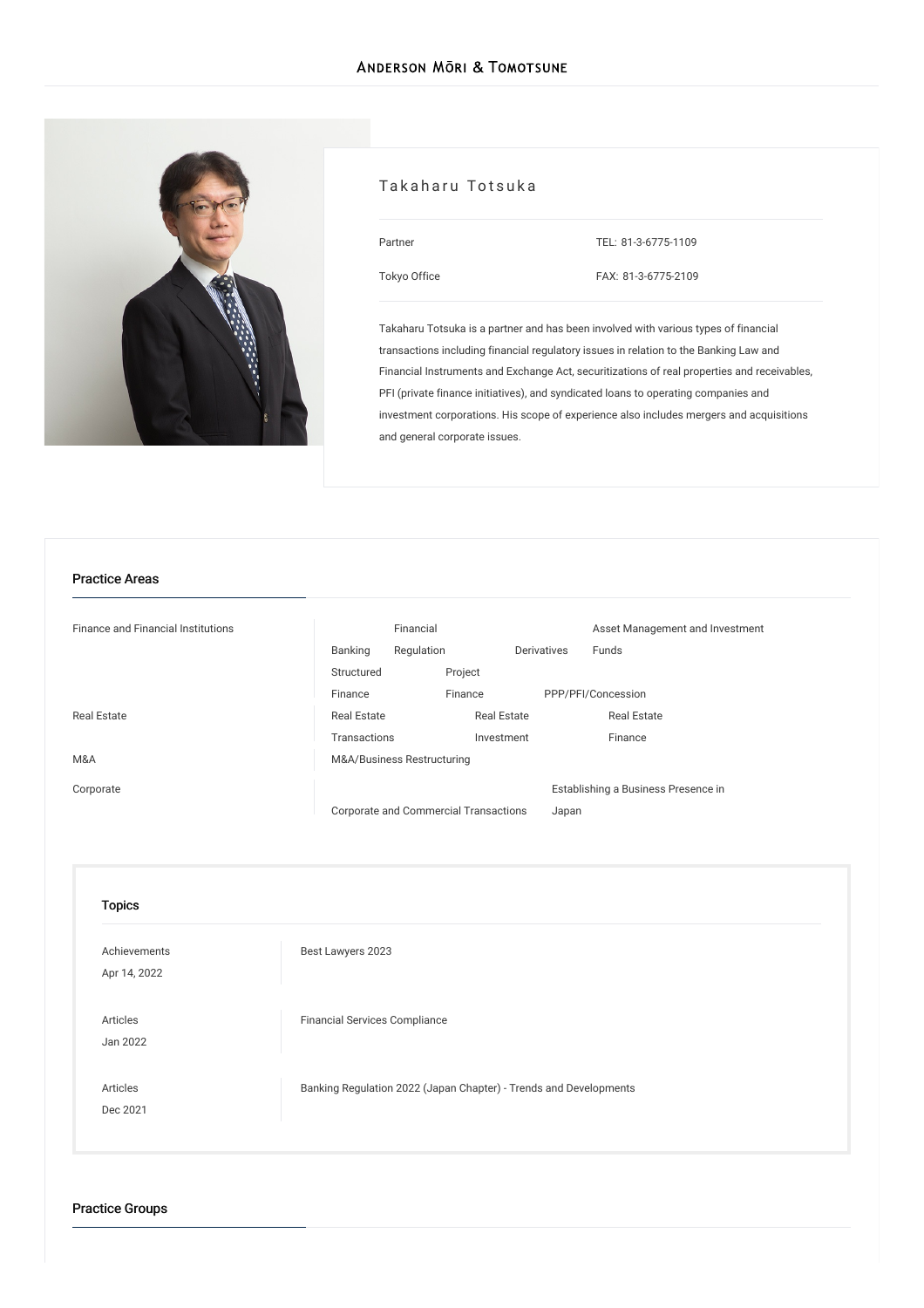# Background

| Mar 1995            | The University of Tokyo (LL.B.)                                     |
|---------------------|---------------------------------------------------------------------|
| Apr 1995 - Mar 2002 | Worked for the Bank of Japan                                        |
| Jun 2000            | Harvard Law School (LL.M.)                                          |
| Apr 2002 - Oct 2003 | The Legal Training and Research Institute of the Supreme Court of   |
|                     | Japan                                                               |
| Apr 2006 - Mar 2010 | Adjunct Lecturer, the Graduate School of Law, Kyoto University      |
| Apr 2010 - Mar 2013 | Visiting Assistant Professor, The University of Tokyo School of Law |
| Jan 2017 -          | Member, Financial Law Board                                         |

#### Publications

| Lexology Getting The Deal Through<br><b>Financial Services Compliance</b>                                                  | Jan 2022        |
|----------------------------------------------------------------------------------------------------------------------------|-----------------|
| Banking Regulation 2022 (Japan Chapter) - Trends and Developments                                                          | Dec 2021        |
| Banking Regulation in Japan: Overview Thomson Reuters Practical Law (website)                                              | Nov 2021        |
| <b>Trends and Developments</b><br>Chambers and Partners - Global Practice Guide (Banking Regulation 2021 / Japan)          | Jan 2021        |
| Doing Business 2016                                                                                                        | Jan 2016        |
| Legal points concerning a reorganization of regional banks<br>FINANCIAL Regulation vol.5                                   | Jun 2015        |
| How to keep a record of negotiation in various situations of selling financial instruments<br>Ginko Jitsumu                | Dec 2013        |
| Various Issues on Financial Instruments and Exchange Act<br>Shoji Homu                                                     | Oct 2012        |
| Thomson Reuters (Professional) UK Limited<br><b>Banking Regulation</b>                                                     | Jan 2012        |
| Navigating Banking and Finance Law in the Asia-pacific<br>Aspatore Books                                                   | Aug 2011        |
| International Investment & ETFs Review 2011<br>Regulations on payment-services business in Japan                           | Mar 2011        |
| New requlatory framework for commodity derivatives business in Japan International Investment & ETFs Review 2010           | Mar 2010        |
| New regulations on fund transfer business in Japan<br>The Euromoney Financial Markets: The Next Generation Handbook 2010   | Jan 2010        |
| The Impact of the Financial Instruments and Exchange Law on Securitization Transactions<br>Banking Law Journal, No. 1784   | Oct 2006        |
| Proposed Amendments to the Trust Law - Impact on Asset Management Business in Japan<br><b>Euromoney Global Asset</b>       | <b>Jul 2006</b> |
| Management & Trading Handbook 2006/07                                                                                      |                 |
| New Corporation Law and Financial Transactions<br>Economic Legal Research Institute                                        | Sep 2005        |
| New Corporation Law and Financial Transaction Practice<br>Ginko Homu 21, September 2005 Special Volume                     | Sep 2005        |
| Guide to Japan's New Corporation Law: An analysis of the new corporate system based upon a review of the new provisions    | Aug 2005        |
| A Study of the Obligation to Produce Documents in Civil Procedure Monetary and Economic Studies (Kinyu Kenkyu) Vol.18 No.1 | Mar 1999        |

### Lectures

| Evolution of online payment systems and lessons for Asia<br>IBA (International Bar Association)                                | Mar 9, 2018 |
|--------------------------------------------------------------------------------------------------------------------------------|-------------|
| Outline of the Payment Services Act - New Business Chance and Impact on Existing Business<br>Financial Management Forums,      | Oct 2009    |
| Inc.                                                                                                                           |             |
| <b>Fund Practice under Financial Crisis</b><br>Stock Research                                                                  | Mar 2009    |
| Financial Crisis and Fund Practice - Noteworthy Points for Assets Reformation and Refinance and Countermeasures for Bankruptcy | Feb 2009    |
| of Related Parties<br>Kinyu Facsimile Shimbun Sha / K.K. FN Communications                                                     |             |
| Practice of Fund Business under the Financial Instruments and Exchange Law - Noteworthy Points for M&A relating to the Fund,   | Dec 2008    |
| such as Asset Recombination and Refinance, etc.<br>Sogo Unicom                                                                 |             |
| Various Legal Problems and Practical Effects under the Financial Instruments and Exchange Law<br>Stock Research                | Dec 2008    |